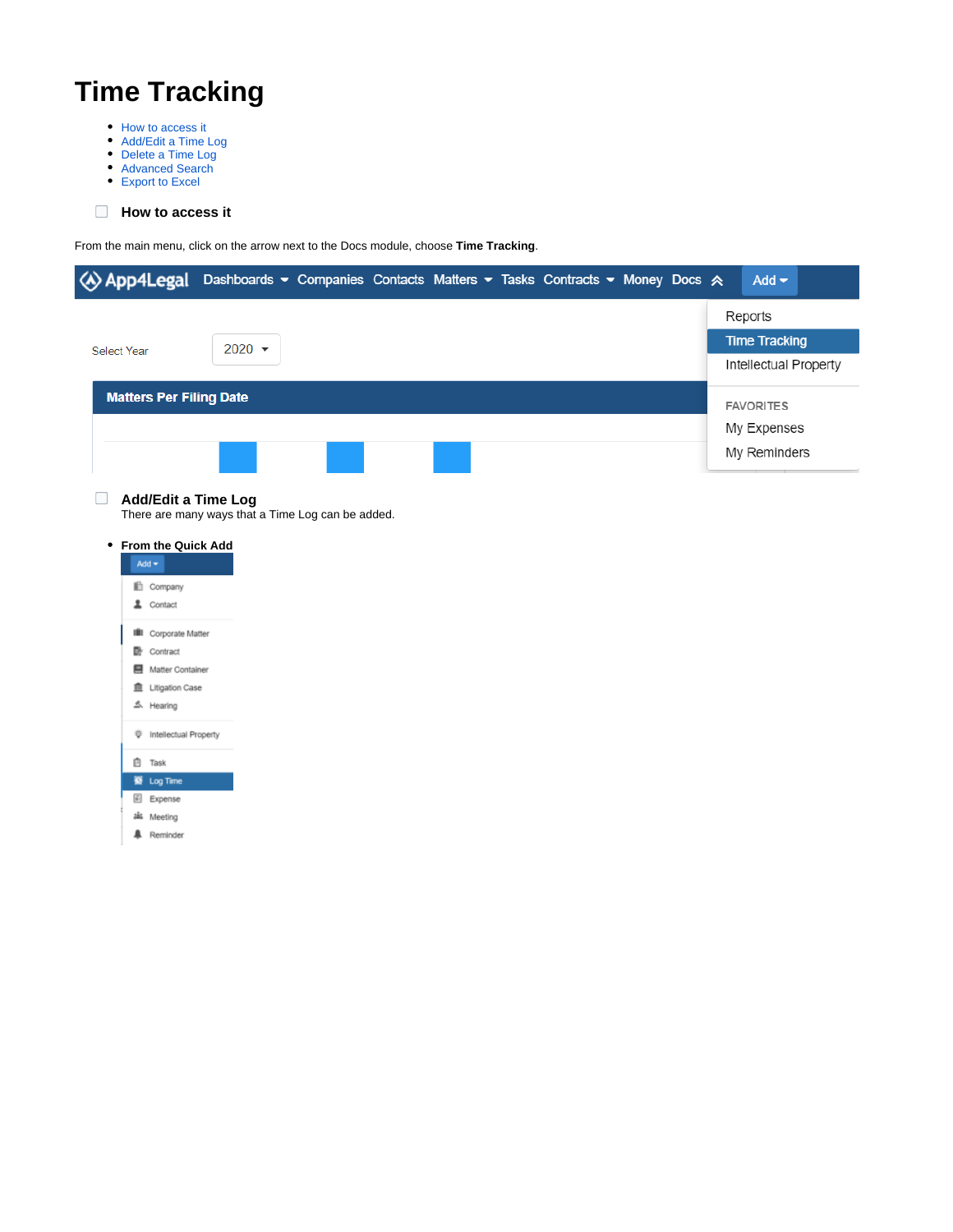| Log Time      |                    |                 |                                   | ×      |
|---------------|--------------------|-----------------|-----------------------------------|--------|
| Type*         |                    | Matter*         |                                   |        |
| Matter        | ٠                  |                 | M20, Matter Name or Client Name Q |        |
| Date*         |                    | Effort*         |                                   |        |
| 2020-12-30    | Ħ                  | 1:00            |                                   | n      |
| Comments      |                    | Category        | + Add New                         |        |
|               |                    | None            |                                   | $\sim$ |
|               |                    | Client*         | Non-Billable                      | n      |
|               |                    | Start typing    |                                   | q      |
|               |                    | Repeat <b>O</b> |                                   |        |
|               |                    |                 |                                   |        |
|               |                    |                 |                                   |        |
| > More Fields |                    |                 |                                   |        |
|               |                    |                 |                                   |        |
| Save          | Save and duplicate |                 | Cancel                            |        |

 $\bullet$ **Manage Timer**: Click on Start timer, relate the timer to a matter or Task . Once the Timer is stopped, the system will automatically relate the Time Log to the Task or Matter.

| <b>Manage Timer</b> | <b>Start Timer</b> |  |
|---------------------|--------------------|--|
| No Timers           |                    |  |

**Time Tracking in the Money module:** In the Money module that is the work space of the Accountant, there is a possibility to Edit a Time Log. An Accountant would be mostly interested in specifying the Status for billing. This will be discussed in later bullets.

A Time Log form has important fields such as:

- User: By default it is the Logged in App4Legal User. However, the User can be changed such that a Time Log can be added on behalf of another user.
- Matter/Task: The matter and/or Task that the Time is logged on. If a matter is chosen, then the look up of Tasks will only check Tasks that are related to the matter.
- Billable/Internal: If the Time Log is Billable, then it will appear in the Invoicing module. If Billable is chosen, the system will fetch the client at the matter level. If there is no Client at the matter level, then the client inserted at the Time Log shall be injected into the matter automatically.
- Time Spent on: A defined list that is managed from the Admin & Setup or on the fly.
- Date
- Eff. Effort: Time logged in hours. If using the Manage Timer, the system will automatically calculate the Time in hours.
- Comments: Description of the Time Log.

In order to edit a Time Log entry, click on the action wheel next to the Time Log on the grid and choose View/Edit.

## My Time Logs - 27 of 27 items  $\mathbf c$ Date ۰ ۵ 2020-12-08 View / Edit Delete Log

#### [Back to Top](https://documentation.app4legal.com/display/A4L/Time+Tracking#main)

**Delete a Time Log**